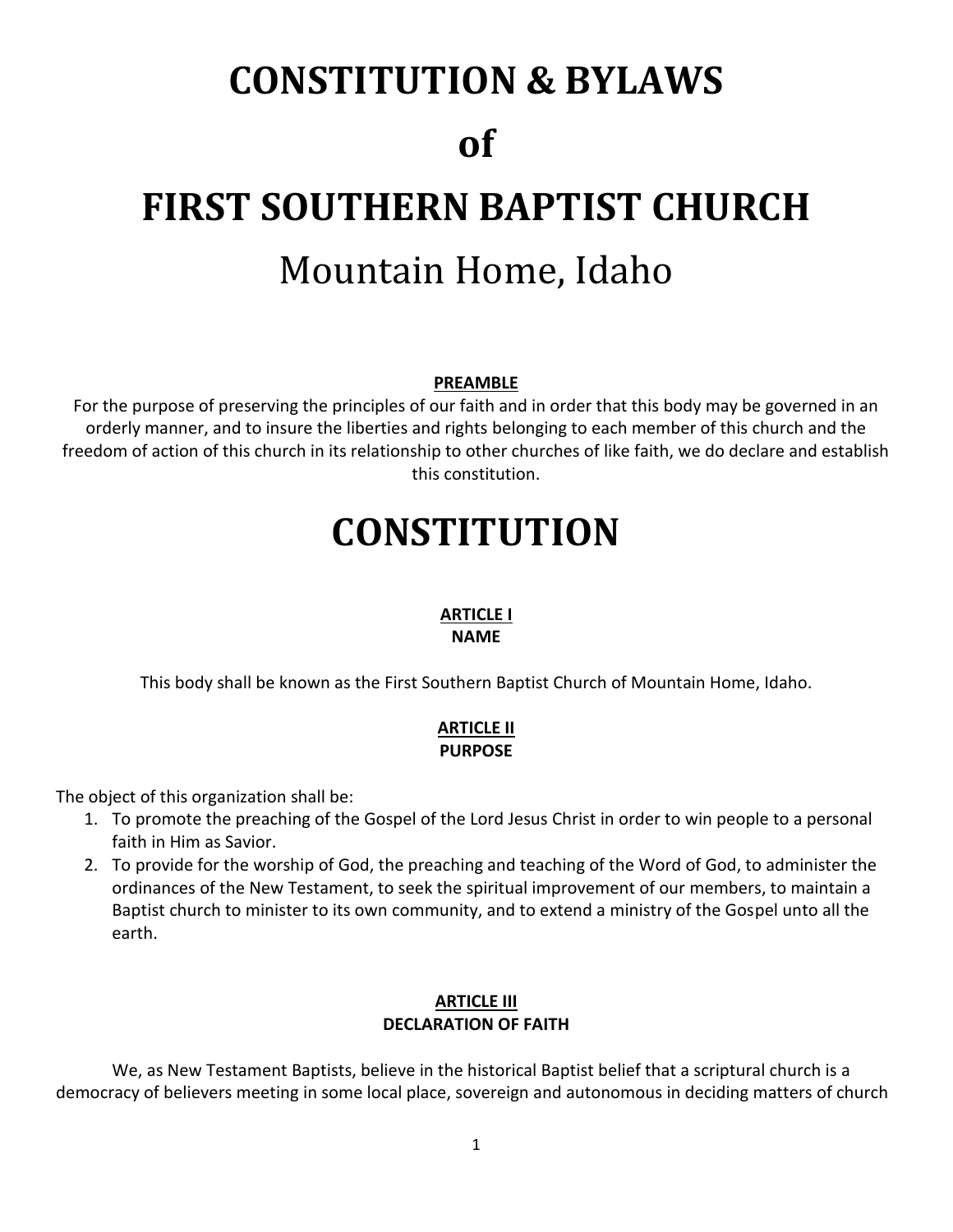policy and affiliation, and composed only of persons who profess to have been born again and have been immersed in water upon their confession of faith in our Lord Jesus Christ as their personal Savior.

In common with Baptists of all ages and nations, we believe in the plenary and verbal inspiration and authority of the Scriptures; in the pre-existence, the incarnation through His Virgin Birth and essential deity of our Lord Jesus Christ; in His substitutionary and atoning death providing redemption through His shed blood; His bodily resurrection; in His ascension and exaltation into Heaven; in His present mediatorial high priestly office; in the gift of and the person and work of the Holy Spirit; and in our Lord's personal, visible return and His ultimate kingdom and reign.

This is our declaration as expanded in "The Baptist Faith and Message," adopted by the Southern Baptist Convention on June 14, 2000.

#### **ARTICLE IV CHURCH COVENANT**

Having been led by the Holy Spirit to receive the Lord Jesus Christ as our Savior, and on the public confession of our faith, having been immersed in the name of the Father, and of the Son, and of the Holy Spirit; we do now, in the presence of God, angels, and this assembly, solemnly and joyfully enter into covenant with one another as one body in Christ.

# **For the Advancement of this Church**

We purpose therefore, by the aid of the Holy Spirit, to walk together in Christian love; to strive for the advancement of this church in knowledge, holiness and comfort; to promote its prosperity and spirituality; to attend its services regularly; to sustain its worship, ordinances, discipline, and doctrines; to give it a sacred pre-eminence over all institutions of human origin; to give faithfully of time and talent in its activities; to contribute cheerfully and regularly, as God has prospered us, to the support of the ministry, the expenses of the church, the relief of the poor, and the spread of the Gospel throughout all nations.

#### **Alone and at Home**

We also purpose to maintain family and private devotions; to train our children according to the Word of God; to seek the salvation of our kindred and acquaintances.

# **Before the World**

To walk circumspectly in the world; to be just in our dealings, faithful in our engagements, exemplary in our conduct; to avoid all gossip, backbiting and unrighteous anger; to abstain from all forms of activity which dishonor our Lord Jesus Christ, cause stumbling to a fellow believer or hinder the winning of a soul to Christ; to be zealous in efforts to advance the cause of Christ, our Savior; and to give Him pre-eminence in all things.

#### **Toward One Another**

We further purpose to encourage one another in the blessed hope of our Lord's return; to watch over one another in brotherly love; to remember each other in prayer, to aid each other in sickness and distress; to cultivate Christian sympathy in feeling and courtesy in speech; to be slow to take offense, but always ready for reconciliation, and mindful of the rules of our Savior, to seek it without delay.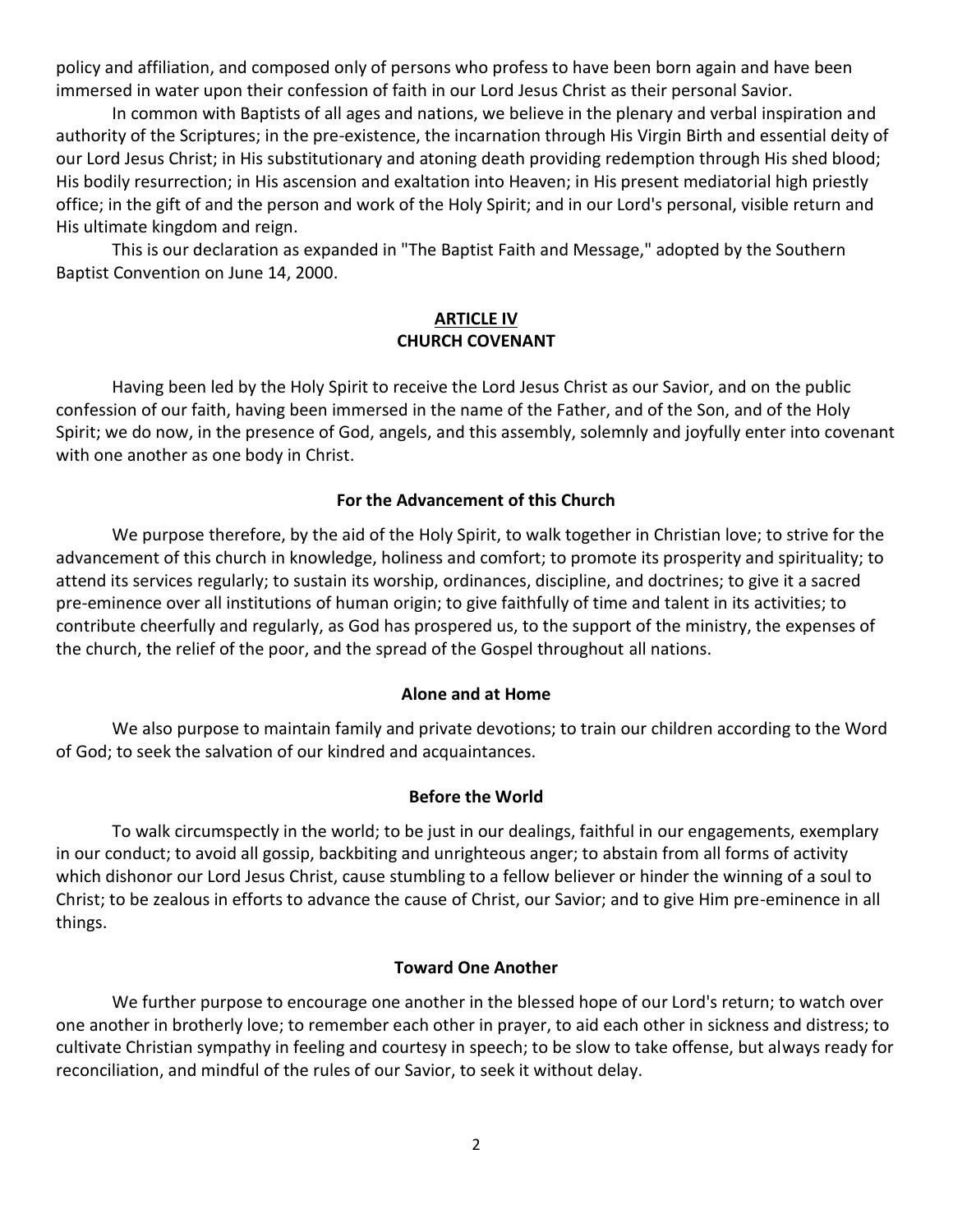#### **When We Move**

We moreover purpose that when we remove from this place we will as soon as possible unite with some other church of like faith and order where we can carry out the spirit of this covenant and the principles of God's Word. In the event there is no such church, we shall seek, with the Lord's help, to establish one.

# **ARTICLE V RELATIONSHIPS**

- 1. This church shall cooperate with the nearest association and state convention of Southern Baptist churches and the Southern Baptist Convention.
- 2. The government of this church is vested in the body of believers who compose it. It is subject to the control of no other ecclesiastical body, but it recognizes and sustains the obligations of mutual counsel and cooperation which are common among Baptist churches. The church may become a member or join in fraternal association in such voluntary association, conventions or organizations of like-minded churches or church-related agencies as the church may from time to time determine.
- 3. This church reserves the right to freely withdraw from any associations, conventions, or organizations; and to be free from any compulsory restraints or direction of any nature whatsoever.

# **ARTICLE VI AMENDMENT OF CONSTITUTION**

This constitution may be amended by three-fourths (3/4) affirmative vote of active members present and voting at any business meeting, provided such amendments have been laid before the church in writing at a business meeting no less than one month before the time of the proposed action, and read from the pulpit on the Sunday preceding such proposal. A quorum of *twenty-five percent (25%)* of the active membership shall be required for such amendment.

# **BYLAWS**

# **ARTICLE I MEMBERSHIP**

# **SECTION I – QUALIFICATIONS**

The membership of the First Southern Baptist Church of Mountain Home, Idaho, shall be composed of that body of persons listed on the church roll in the custody of the church clerk. The membership shall be referred to hereinafter as "the church." Persons shall be accepted and added to the roll in one of the following ways:

A. Any persons professing personal faith in the Lord Jesus Christ, giving evidence of change of heart, and having accepted the aims and ideals of the church as set forth herein, may be received as a candidate for baptism at any regular service of the church. After baptism, said persons may be received as members upon approval, by vote of members at the next regularly scheduled business meeting.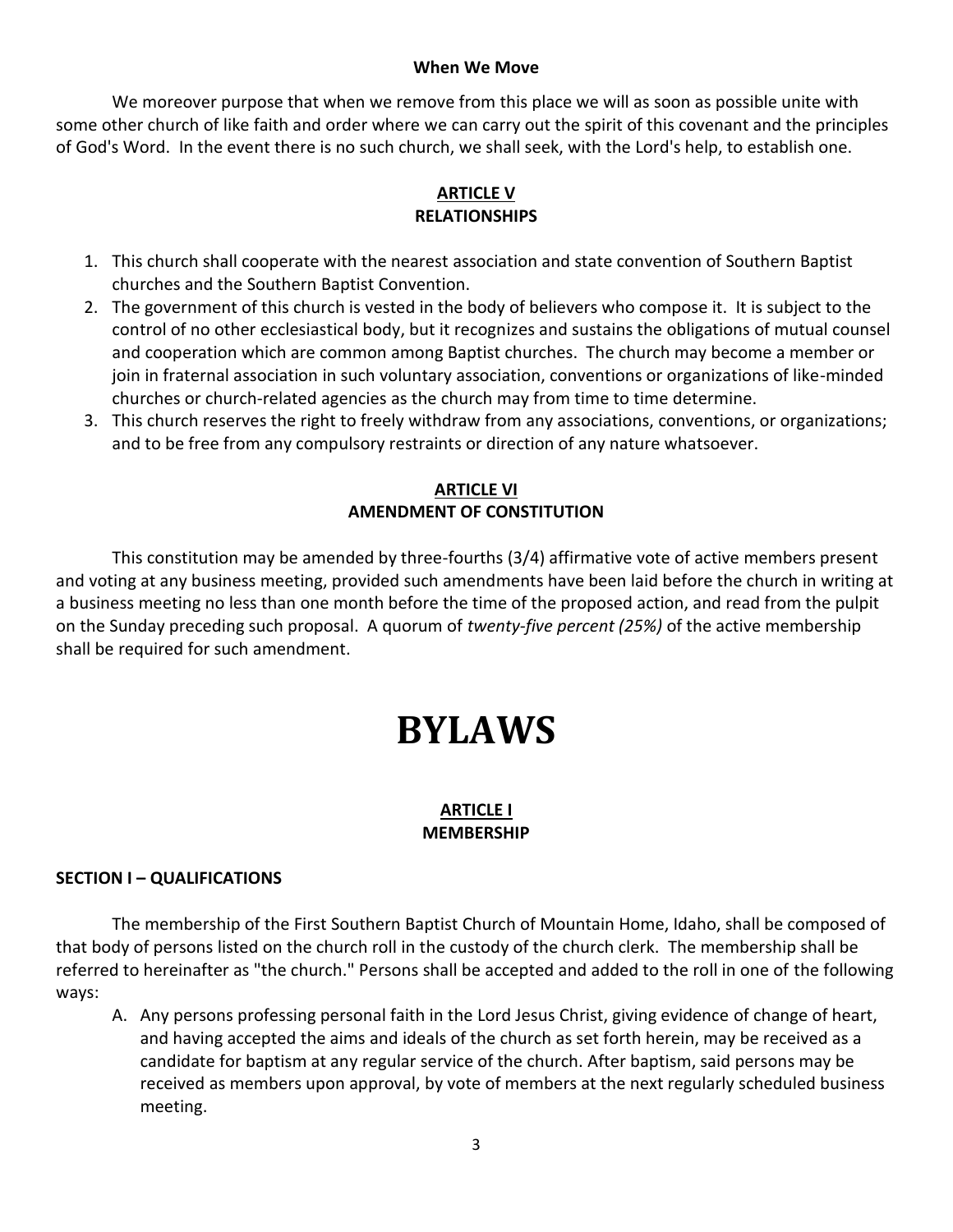- B. Members from other Baptist churches holding like faith, having been baptized by immersion, having accepted the aims and ideals of the church as set forth herein, and presenting themselves for membership at any regular service of the church may be received as members upon approval by vote of member at the next regularly scheduled business meeting. The action upon such an applicant shall be contingent upon securing proper credentials from the sister church in which the applicant presently holds membership. Should the clerk of First Southern Baptist Church fail to receive such proper credentials within a period of six (6) months, the applicant shall be notified. If credentials cannot be obtained, the applicant may present himself again for membership by statement as described in paragraph "C" below.
- C. Any person, who has received the Lord Jesus Christ as personal Savior and having been baptized by immersion as a testimony of his salvation experience, may be received as a member by statement. He must make a statement of his faith in Christ and of his acceptance of the aims and ideals of the church as set forth herein at any regular church service. The congregation by favorable vote may then receive him into membership at the next regular scheduled business meeting.

# **SECTION II – DUTIES**

Members are expected, first of all, to be faithful in all the duties essential to the Christian life; also, to habitually attend the services of this church, to give regularly for its support and its causes, and to share in its organized work in carrying on the ministry of the Lord Jesus Christ.

# **SECTION III – RIGHTS**

Only members who maintain their standing on the active church roll as set forth in Article I, Section VII of these bylaws, may hold office or other places of responsibility, and may vote in the transactions of the church.

# **SECTION IV – QUORUM**

Five percent (5%) of the active church membership shall constitute a quorum to conduct business of the church. For the call of a pastor, twenty-five percent (25%) of the active church roll shall be necessary to constitute a quorum. The active church roll is determined in accordance with Article I, Section VII of these bylaws.

# **SECTION V – TERMINATION**

The continuance of membership shall be subject to principles set forth in Article I, Section I of these bylaws.

- A. Any member in good and regular standing who desires a letter of dismissal and recommendation to another Baptist church is entitled to receive it upon request through his new church and a vote of approval at a regularly scheduled business meeting. In case of removal to another community, he should promptly make such request.
- B. If a member in good standing requests to be released from his covenant obligations to this church for reasons which the church may finally deem satisfactory after it shall have patiently and kindly endeavored to secure his continuance in its fellowship, such requests may be immediately granted and his membership terminated.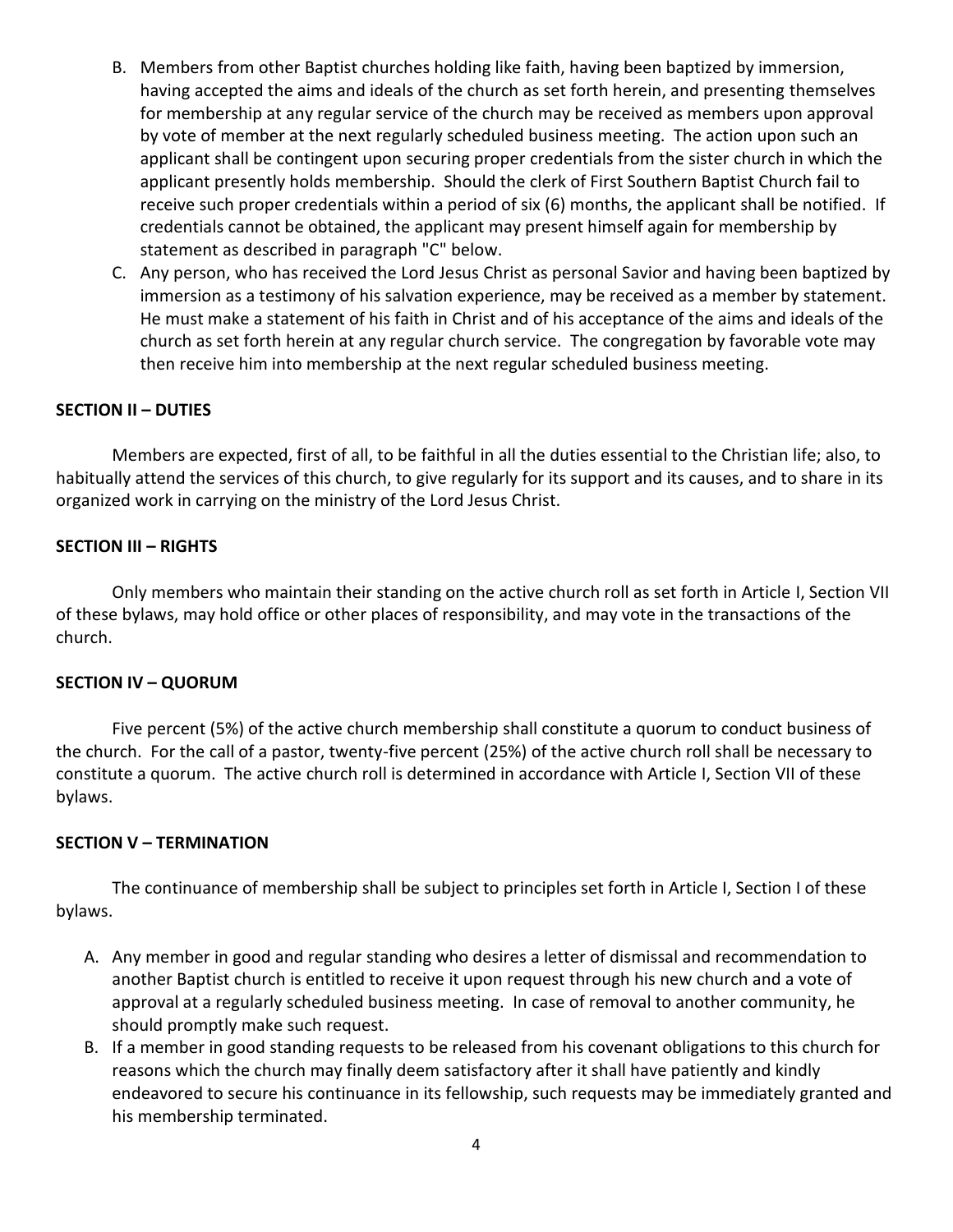- C. A member's name shall be removed from the church roll by death.
- D. Should a member become and remain an offense to the church and to its good name by reason of immoral or non-Christian conduct, or by persistent breach of his covenant vows, the church may terminate his membership, upon recommendation of the Deacons, but only after due notice and hearing, and after faithful efforts have been made to bring such member to repentance and amendment in accordance with Matthew 18:15 – 17.
- E. If a member joins or habitually attends another church, his name shall be removed from the church roll.

# **SECTION VI – RESTORATION**

Any person whose membership has been terminated for any offense may be restored by vote of the church, upon evidence of his repentance and reformation, and recommendation of the Deacons and the vote of the church.

# **SECTION VII – ACTIVE CHURCH ROLL**

- A. All names of the members of this church shall be kept on a membership roll of the church in two separate catalogues:
	- 1. Names of all members in regular standing as defined in Article I, Section II-Duties, shall be kept on a roll designated "Active List."
	- 2. Names of all members not in regular standing shall be kept on a roll designated as "Inactive List."
- B. The membership rolls of this church shall be reviewed by the pastor and deacons at least annually for the purpose of keeping such rolls in an active status. If for a period of one (1) year anyone is absent without good reason, and fails to support the church by attendance and financial contributions, he shall be placed on the inactive roll, notified by letter, and reported to the church at the annual business meeting.
- C. Members on the inactive list may request to be placed on the active list and by the action of the pastor and deacons be placed back on the active list.

# **ARTICLE II CHURCH OFFICERS**

The elected officers shall be the pastor, deacons, clerk, treasurer, assistant treasurer, financial secretary, music leader and trustees. Their qualifications, manner of election, and duties are as follows:

# **SECTION I – PASTOR**

A. The pastor is recognized as the under-shepherd of Christ's local church and its chief officer. He shall preach the Word of God; administer the ordinances; shepherd the church and lead it in the fulfillment of its sacred task; publicly welcome new members on behalf of the church; promote missionary endeavors, home and foreign, as far as possible, through established channels of the SBC; he shall be an ex-officio member of all committees, boards, councils, and auxiliary organizations of the church; and maintain at all times godly deportment.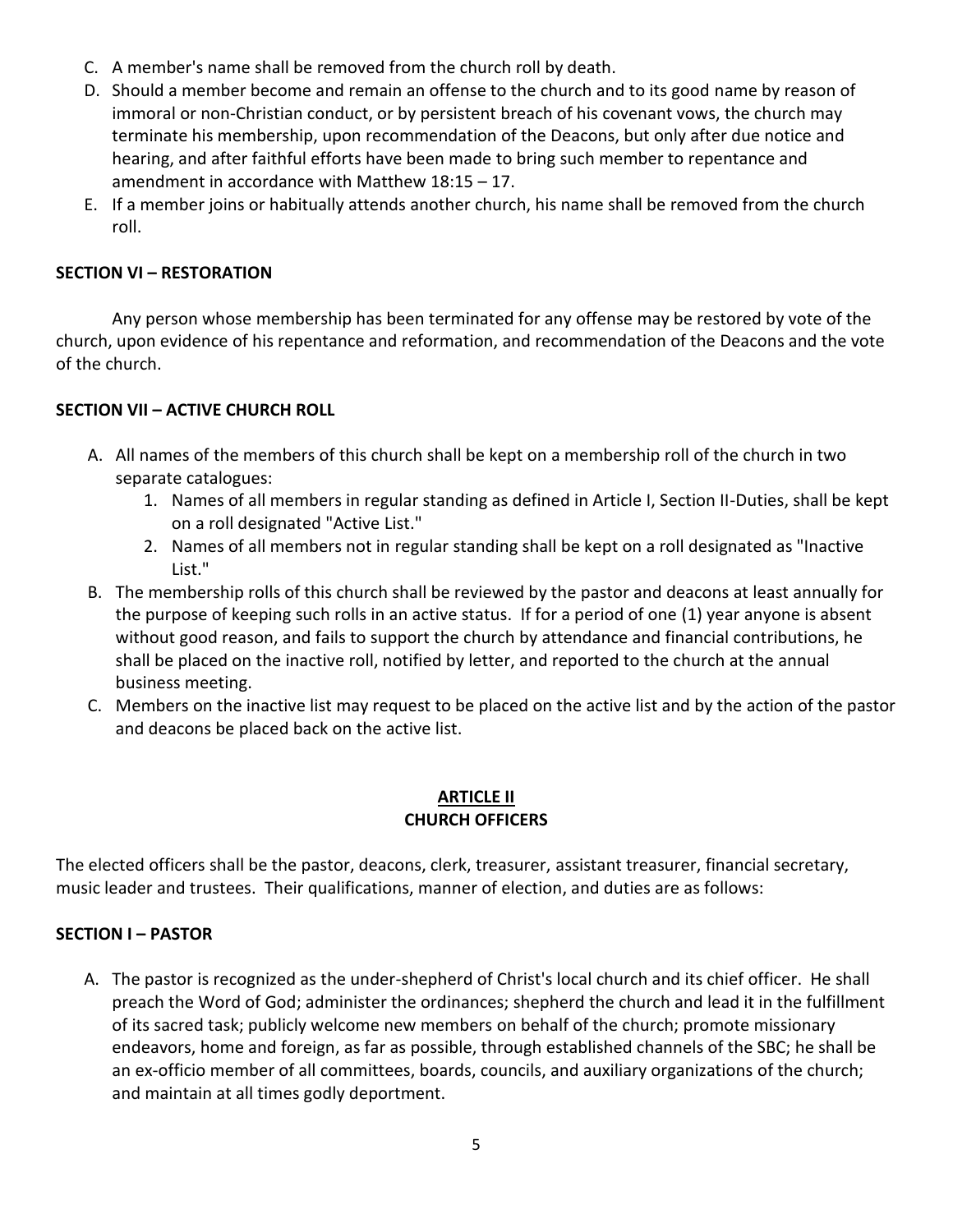- B. The pastor much be in accord with the preamble, declaration of faith, and doctrinal statements as stated in this constitution; and be an ordained Southern Baptist minister, meeting the qualifications as stated in 1 Timothy  $3:1 - 7$ .
- C. The office of pastor shall be a continuous one, and shall be terminated only by the acceptance of his resignation or by three-fourths (3/4) vote of active members at a duly called business meeting to consider pastoral relations. Such a meeting may be called by a majority vote of the deacons, or by a majority of qualified voting members at any regular business meeting. A written notice of a pastoral relations meeting must be furnished to the active members of the church no less than two (2) weeks prior to such a meeting.
- D. Timing and other details of separation will be determined by the church during the meeting in which a three-fourths (3/4) vote in favor of termination has been cast. In circumstances other than termination at the request of the church members, timing and other details of separation will be coordinated between the pastor and the body of deacons.
- E. Upon any vacancy in the pastorate, the church shall, without delay, take measures to secure a successor. No election of a pastor shall take place except at a meeting called for that purpose, which at least one (1) week's previous public notice has been given. A vote of three-fourths (3/4) of the active members present shall be necessary to approve the call of a new pastor.
- F. The pastor shall have a least one (1) weekday free per week as it is convenient for him.
- G. The pastor shall have a minimum of two (2) weeks paid vacation per year, with timing and length of absences dependent upon approval by the pastoral advisory committee.
- H. When the pastor is representing this church in any convention or conference, the pulpit supply and necessary traveling expenses of the pastor shall be paid by the church. Such absences will ordinarily have been planned in the church budget. All other absences will be coordinated through the pastoral advisory committee.
- I. The amount of salary and all other conditions of employment shall be fixed at the time of the call and formally recorded in a letter to the prospective pastor. Any future considerations will be addressed by the pastoral advisory committee, and approved by the church.
- J. If the church elects to call an assistant pastor, his qualifications shall be the same as those for the pastor. He is to be acceptable, responsible, and accountable to the senior pastor.

# **SECTION II – DEACONS**

- A. **Qualifications:** The qualifications for the office of deacon are set in 1 Timothy 3:8 13, and in Acts 6:1 – 6. Deacons will be active members of the church, faithfully and actively supporting all its programs.
- B. **Duties**:
	- 1. In accordance with the meaning of the word and the practice of the New Testament, deacons are to be servants of the church.
	- 2. They are to be zealous to guard the unity of the spirit within the church in bonds of peace.
	- 3. They will serve as a council of advice, and confer with the pastor in all matters pertaining to the welfare and work of the church. With the pastor, they are to consider and formulate plans of the constant effort and progress of the church in all things pertaining to the saving of souls, the development of Christians, and the extension and growth of the Kingdom of God.
	- 4. They are to seek to know the physical and spiritual needs of the individual members and to serve the whole church in relieving, encouraging and developing all who are in need.
	- 5. In case of absence or inability of the pastor, subject to advice from and conference with him, they will provide for the pulpit supply. In any period when the church is without a pastor,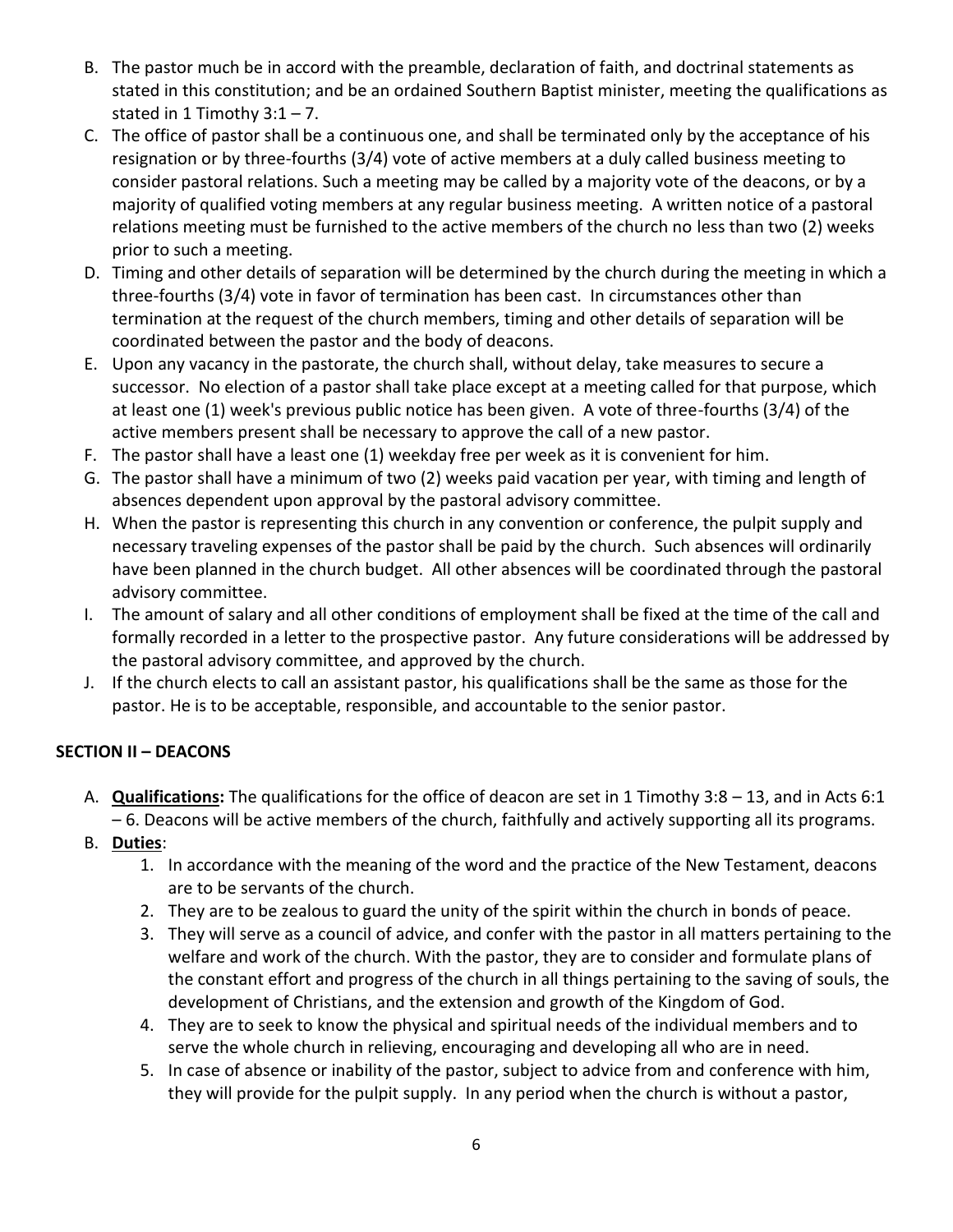unless the church will otherwise provide, the deacons will arrange for the temporary ministry of the church.

- 6. The deacons will be responsible for the preparation and conduct of observance of the Lord's Supper.
- 7. The deacons will maintain a list of all ordained deacons and a list of deacon candidates who are current members.

# C. **Terms of Service**:

- 1. At the beginning of each church year, the pastor and deacons will determine and recommend the number of deacons based on the needs of the church. The church membership will vote on that recommendation. Deacons are to be ordained for life but this does not mean that they are elected by the church as servants for life.
- 2. Deacons serve at the approval of the church for a three (3) year term. After serving a term of three (3) years, no deacon will be eligible for reelection until the lapse of at least one year unless the rotation plan will not provide for a minimum number of deacons.
- 3. During the month prior to the beginning of the new church year, the deacons and pastor will consider the need for additional men to be selected as deacon candidates. When a suitable candidate is agreed upon, the pastor and at least one (1) deacon will visit the individual about the possibility of serving as a deacon. If they are in agreement, and believe that God may be calling the prospective candidate to be a deacon, his name will be presented to the church for consideration as a deacon candidate. Such a candidate will serve one (1) year in training. He will be a non-voting member of the deacon body. He will be assigned to work alongside of another deacon. At the end of the year of training, the pastor and at least one (1) deacon will again visit with the candidate. He will be asked if he believes that God has called him to be a deacon. If the pastor, the deacon body, and the candidate are in agreement, he will be recommended by the deacons to the church for approval and ordination as per Article VII, B, 2.
- D. **Election**: All qualified, ordained deacons, willing to serve, are to be considered as nominees and will be voted on by closed ballot. This balloting will be announced at least two (2) Sundays prior to the scheduled or specially called business meeting. The ballots will be tallied immediately in closed session by at least two (2) deacons and monitored by the chairman of the deacons and the pastor. This tally is to be made know only to the pastor and the deacon body. The results of the election shall be made know to the church body.

# **SECTION III – CLERK**

The clerk shall be elected annually by the church membership following nomination by the nominating committee. The clerk shall keep accurately a record of all church business, which will be approved at each church business meeting, and will be responsible for computing the quorum as designated herein. The clerk shall keep a correct record of the membership of the church and the date and manner of their admission and dismissal. The clerk shall secure letters or proper credentials for applicants presenting themselves for church membership. The clerk shall compile a statistical report of the membership of the past year that will be presented as a portion of the Annual Church Profile (ACP).

# **SECTION IV – TREASURER; ASSISTANT TREASURER**

The church treasurer and assistant treasurer shall be elected annually by the church membership following nomination by the nominating committee. The church shall use the unified budget and the treasurer shall disburse all funds for all expenses, missions, and benevolences. The treasurer shall hold all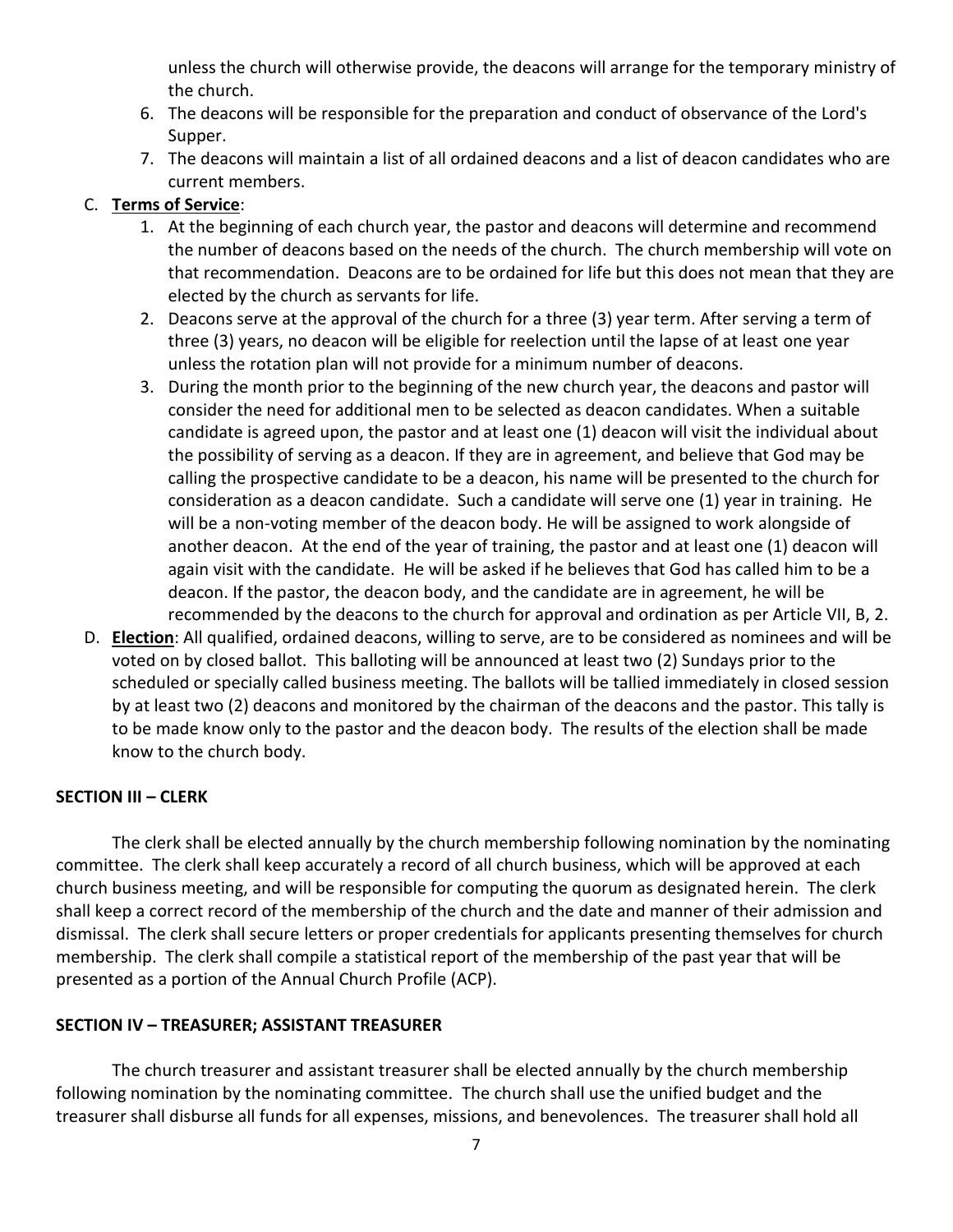monies in established bank accounts in the name of the church and shall without special vote or authority pay out of the church funds available for the purpose, all salaries, fixed charges, interest, utility bills, appropriations, and any other items authorized by the budget of the church. The treasurer shall be authorized by the chairman of each committee to disburse funds allocated to that particular committee. The treasurer shall be experienced in general accounting procedures. The treasurer shall not pay any bill, claim or request not authorized by the annual budget except as instructed by the church. The treasurer shall keep records of all receipts and disbursements with proper vouchers. The treasurer shall present a summary of the financial condition of the church at each regular business meeting, and a complete report at the first regular business meeting following the close of the church year. The treasurer shall also prepare an annual statement of the condition of the church to be submitted to the church clerk for inclusion in the Annual Church Profile (ACP). The treasurer shall be an ex-officio member of the finance & stewardship committee. The treasurer shall be responsible for submitting the books of the church to inspection, in the treasurer's presence, by any member of the church, and in addition, shall submit the church books for audit as deemed necessary by the finance & stewardship committee. The treasurer, along with the trustees (Article II, Section VIII) is responsible for the safekeeping of all insurance policies, mortgages and other valuable church papers in a safe deposit box at the bank used by the church.

#### **SECTION V – FINANCIAL SECRETARY**

The financial secretary shall be elected annually. The secretary shall receive a copy of the completed deposit report from the appropriate person(s), and utilizing this record the secretary shall give each contributor individual credit as provided in the church finance record system published by the Broadman Press & Supplies, or as otherwise provided by the church. The secretary will keep the records for reference. The financial secretary shall be responsible for preparing and distributing annual statements to all contributors. These records must be kept in strict confidence. The financial secretary has no responsibility for keeping money of the church.

# **SECTION VI – MUSIC LEADER**

The music director shall be elected annually. The music director shall be charged with responsibility to provide worshipful music for all services and departments of the church, and shall have general oversight and direction of the music. The music director is to cooperate with the pastor and other leaders in the selection of suitable music and devising of appropriate music programs for all occasions where such services are needed. The music director shall be responsible to appoint a regular pianist and organist for the worship services of the church.

# **SECTION VII – TRUSTEES**

The trustees shall be three (3) in number, elected annually by the church.

- A. They shall hold in trust and stewardship the property of the church, but shall have no power to buy, sell, mortgage, lease or transfer any *property – valued over fifty (50) dollars* --- of the church without specific vote of the church authorizing such action. There shall be a two (2) week's notice before such action is taken.
- B. They shall provide, at the expense of the church, necessary property and liability insurance on all church-owned property.
- C. The trustees, along with the treasurer (Article II, Section IV) shall ensure that all legal documents, securities, and other important papers are properly safeguarded.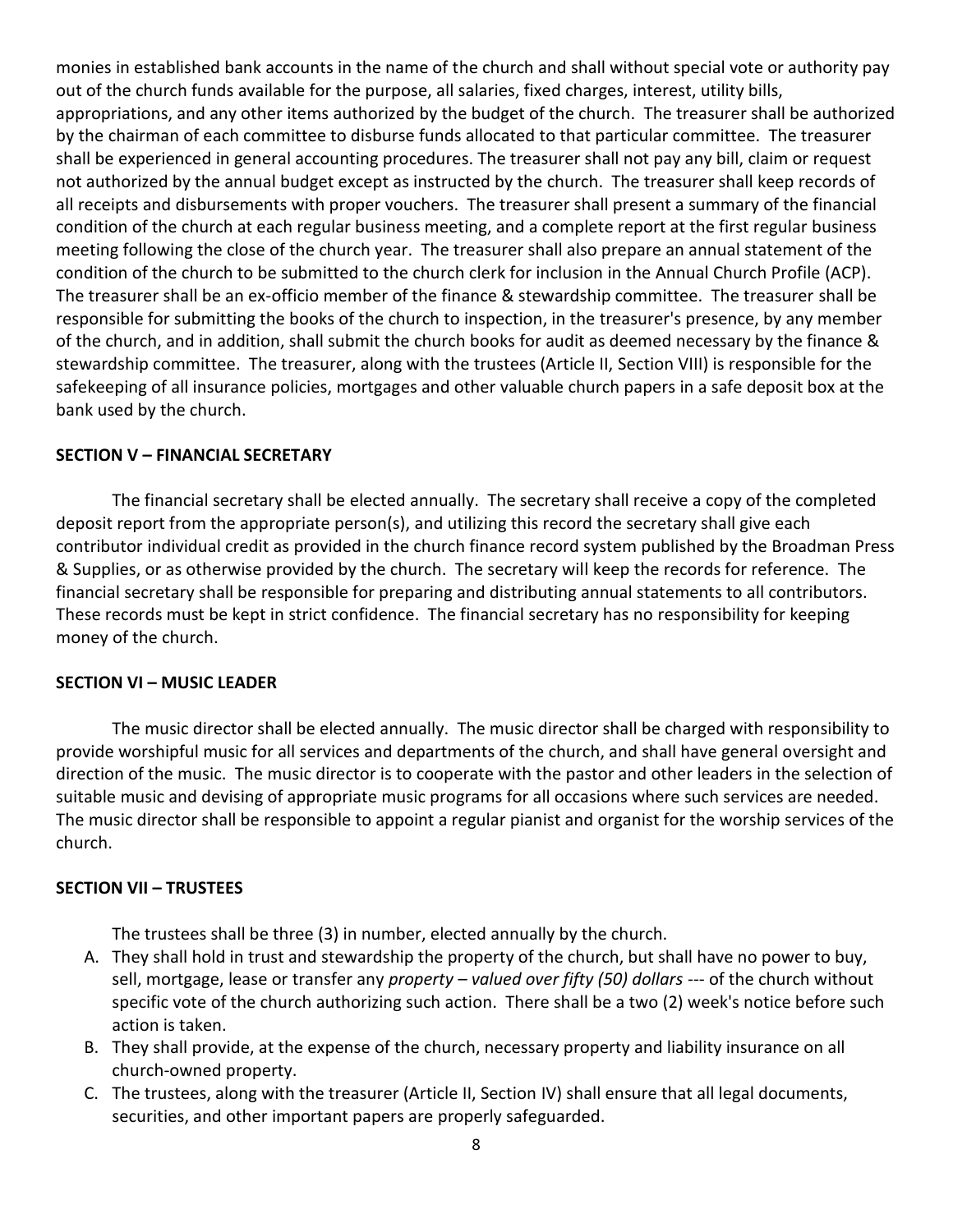- D. The trustees shall be the directors of this corporation.
- E. The trustees shall direct the use of the buildings, keys, and grounds in cooperation of the pastor.
- F. In lieu of a church historian, the trustees shall have custody of all available records not required for current use by other officers of the church and shall keep them in such place as the church may direct.

# **ARTICLE III COUNCILS, MINSTRIES & COMMITTEES**

# **SECTION I – CHURCH COUNCIL & DIRECTORS**

- A. The church council shall consist of the pastor, the chairman of deacons, the chairman of the finance committee, and all the directors of the church or their representative. The pastor shall be the moderator of the church council. The council shall meet at least once a quarter upon call of the pastor, or in his absence, the chairman of the deacons, or as often as is necessary for the consideration and unification of plans, for the promotion of the welfare of all ministries of the church. It shall be the responsibility of the church council to work with the pastor developing a vision for the church and to recommend an annual calendar to the church.
- B. Directors are those persons providing leadership over two or more ministries as per the church organizational structure (see attached example).

# **SECTION II – STANDING COMMITTEES & MINISTRIES**

Nominees of standing committees shall be elected annually by the church to serve for a period of one (1) year unless stated otherwise herein. The first item of business of each committee shall be the election of a chair person, after which time they will organize themselves according to their particular needs. Minutes from committee meeting will be made available upon request, and in accordance with committee procedures.

- A. **Nominating Committee:** This committee shall be made up of the pastor and five (5) members recommended by the pastor to be approved at the April business meeting. At the *August* business meeting, the nominating committee shall be nominees for all elected church officers, committees, and positions provided for in the bylaws for consideration and election by the church. This committee shall also bring recommendations to fill any vacancy which occurs throughout the church year. The first meeting of the committee shall be called by the pastor.
- B. **Education Committee**: This committee shall be chaired by the education coordinator, and consist of the pastor, Sunday school coordinator, Awana commander, women's ministry coordinator, men's ministry coordinator, Women's Missionary Union coordinator, and church training coordinator. They shall organize the education programs to meet the spiritual needs of the church, to enlist workers *(routed through the nominating committee and subject to church approval,)* to receive and order education curriculum, and to provide leadership training.
- C. **Finance & Stewardship Committee**: This committee shall consist of the pastor, treasurer, and three (3) elected members. This committee shall prepare a proposed budget each year for presentation to the church. They shall be empowered to control all church expenditures and disbursement of funds as limited or prescribed by the annual budget or amended by the church. All obligations to be incurred which are extra-budgetary by description or amount (annual figure for any account) must be referred to the church for additional authorization and instruction to the committee. The committee shall continually monitor the church's financial status, and whenever receipts do not allow the budgetary rate of expenditures to be maintained, the committee shall be empowered to alert all officers and department heads, suspend disbursement of funds, and authorize or control any expenditures until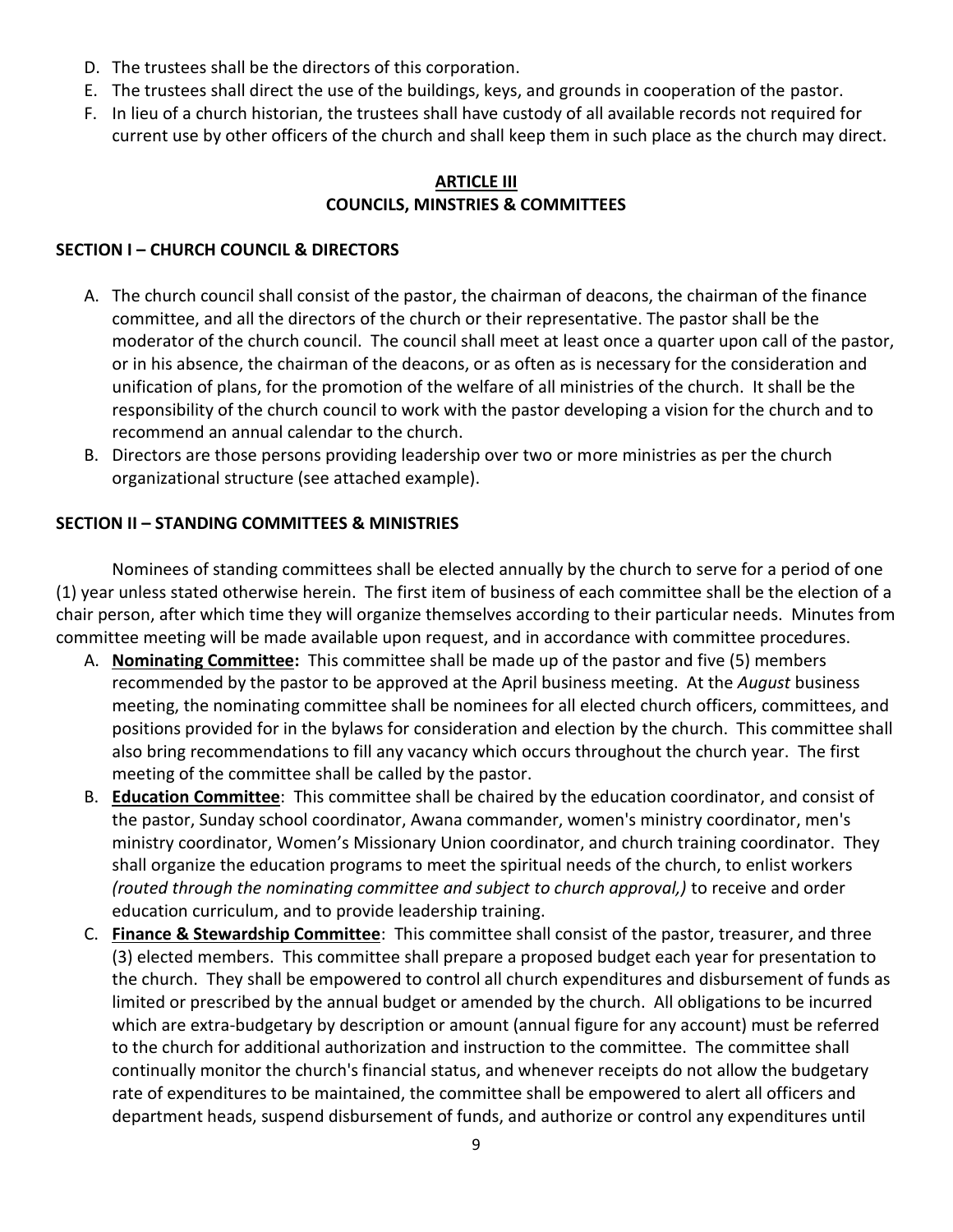such time as receipts allow these emergency conditions to subside or the church instructs the committee otherwise.

- D. **Baptismal Committee**: This committee shall consist of one (1) man and two (2) women and shall make all necessary arrangements for the ordinance of baptism and to render such assistance to the pastor and to the candidates as may be necessary.
- E. **Hostess Committee**: This committee shall consist of at least five (5) members. Responsibilities include the following: make arrangements for meals for visiting ministers, evangelists, singers and other special church guests; coordinate, arrange for preparation of food, kitchen supplies and edible material of all church wide special events; take steps as necessary to insure that kitchen and/or any area used for social purposes are left in a clean, orderly condition; maintain inventory of supplies, equipment, and make recommendations for purchase of new or replacement items; coordinate use of kitchen area and supplies by individuals and groups in the church, and upon request of other groups not within the church; and be responsible for insuring that one individual is in charge of obtaining flowers or providing other acts of hospitality as required when occasions dictate.
- F. **Early Childhood Ministry**: The early childhood ministry coordinator shall be elected annually, and shall be in charge of the nursery and of enlisting aid from the membership as needed during normal worship services. For special occasions, paid workers are authorized. The equipment, upkeep, and supply of the church nursery shall be the coordinator's responsibility.
- G. **Public Relations Committee**: This committee shall be responsible to the church for enhancing the public image of the church through the various advertisements media. Responsibilities include the following: develop and maintain a program of advertisement to keep the church in the public eye; maintain signs on the main traffic arteries leading into town; make contacts for the placement of these signs; place ads in town and base papers as occasions dictate; maintain an accurate ad in the telephone book and work with the Senor Administrative Assistant to maintain and update all internet communications (website, facebook, etc.)
- H. **Counting Committee**: This committee shall consist of at least six (6) members whose responsibility shall be to count and deposit receipts of the church, prepare and distribute reports weekly to the treasurer and to the financial secretary. The chairman of the counting committee shall schedule teams of two (2) to count on a weekly rotational basis.
- I. **Ushers Committee**: This committee shall consist of at least six (6) men. The committee is to assist in the seating of all who attend worship services in the sanctuary, to adjust the heating controls and ventilation to accomplish the greatest comfort for the congregation, to greet visitors at the beginning and close of the service, and serve as public relations personnel in welcoming and introducing them; and to collect the offering in each service according to church policy.
- J. **Youth Committee**: This committee shall consist of youth workers serving in positions of leadership in the Sunday school, church training, and youth music program. Three (3) youth, selected by the youth membership, shall also serve for a period of one (1) year. The function of the committee is to plan and guide an age appropriate program for all school age children of the church including, but not limited to, sports, dramatics, crafts, social activities, recreation, encampments, spiritual retreats, week-end revivals, youth weeks, and other church-related activities.
- K. **Maintenance Committee**: This committee shall consist of at least six (6) members responsible for maintenance, repair, and improvements of all church buildings & grounds. The committee will meet quarterly or as needed to prioritize work needs and assign tasks and will enlist workers as needed.
- L. **Personnel Committee**: This committee assists the church in matters relating to employed personnel administration, including those called by church action. The committee will be comprised of an exofficio member (pastor) and five (5) church members recommended by the nominating committee, serving for three (3) years on a rotation system. This committee shall be responsible for the following: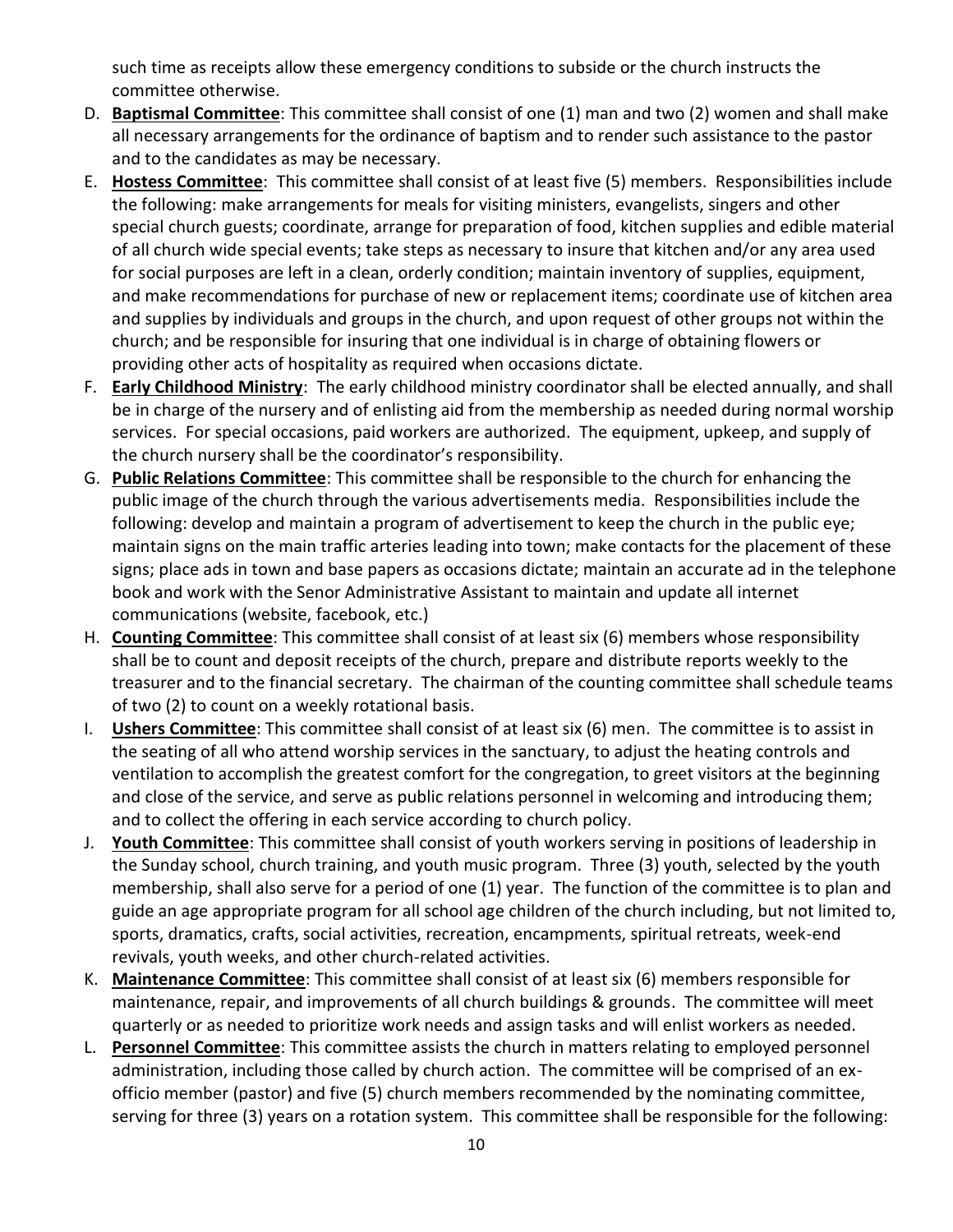annual evaluations of all paid employees (non-pastoral); work with the finance committee in recommending salaries, benefits, and other compensations; formulation of staff policies and job descriptions; the search and employment of non-ministerial staff; and act as the search committee for ministerial staff other than the pastor.

- M. **Pastoral Advisory Committee**: This committee shall be a standing committee of the church and shall consist of the chairman of deacons, the chairman of the finance & stewardship committee, the chairman of the personnel committee, and two (2) members at-large elected by the membership. It shall be their duty to make recommendations to the church concerning any changes to the employment agreements regarding the pastor.
- N. **Mother's Day Out (MDO) Ministry:** This is an outreach ministry for the church. Its purpose is outreach and providing Christian education to preschool age children. The Personnel Committee is responsible for staffing needs.

# **SECTION III – SPECIAL COMMITTEES**

Special committees may be appointed by the pastor, or elected by the church to act for a specific purpose not otherwise provided for in this constitution. They shall organize in a similar manner to the standing committees. They will serve until their purpose has been fulfilled, after which they shall be automatically dissolved.

- A. **Pastor Search Committee**: This committee shall be elected by the membership when the need arises to seek out a suitable pastor for the church. The committee shall consist of five (5) active members of good standing. All nominations for pastor will come from the Pastor Search Committee. It shall be their duty to locate, hear, investigate, and bring a prospective pastor before the church to preach, with a view to issuing a call. The church shall have the opportunity to hear the prospect preach at least one (1) time. After having heard the prospect, a decision will be made as to calling or rejecting said prospect in accordance with Article II, Section I, 5 of these bylaws. At no time shall more than one (1) prospect be considered by the church.
- B. **Other Committees**: Other committees may be elected by the church as the time and occasion requires. Personnel for these committees shall be presented by the nominating committee to the church during any scheduled business meeting for a church vote.

# **ARTICLE IV PAID EMPLOYEES**

The personnel committee shall recommend all hiring to the church for the following positions: assistant pastor, minister of music, minister of youth, minister of education, and senior administrative assistant. The personnel committee will be responsible for the direct hiring of the custodian, MDO staff and maintenance staff. The personnel committee along with the senior administrative assistant will be responsible for the direct hire of all other administrative staff. Paid employees shall work under the supervision of the senior pastor. Employee Policy Procedures: The pastor and personnel committee are to create and maintain an employee policy manual that will include: job description and duties, evaluation guidelines, job announcement procedures, termination procedures, and any other relevant concerns for employment.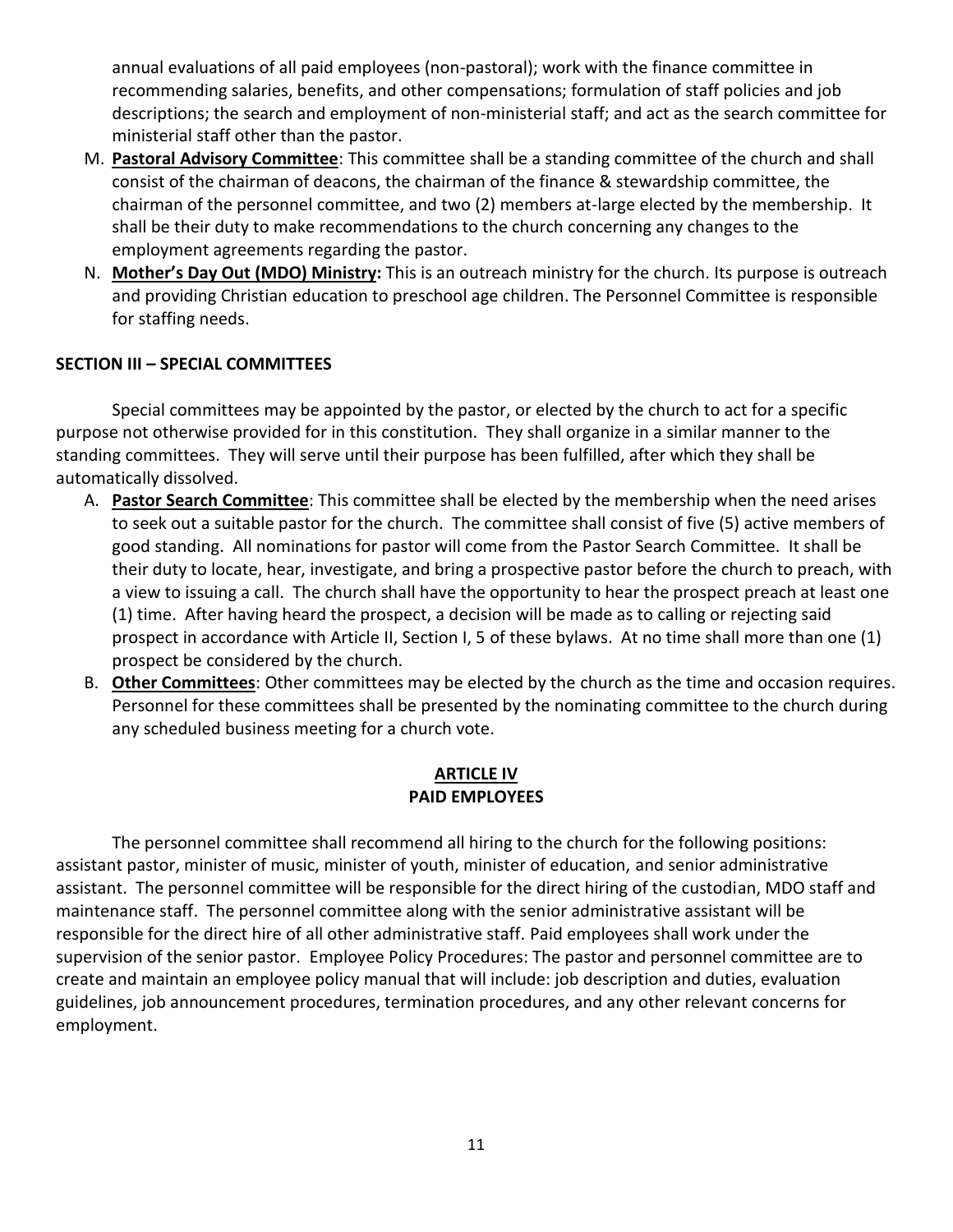# **ARTICLE V SERVICES AND MEETINGS**

- A. **Sunday Services**: The church shall meet regularly on Sunday mornings and evening for public worship. The Lord's Supper shall be observed on the first Sunday of each month unless otherwise designated by the pastor.
- B. **Mid-Week Service**: The church shall meet regularly for mid-week prayer and/or Bible study.
- C. **Special Business Meetings**: Generally, special business meetings shall be called as required, with such notice to be given at the regular Sunday services previous to the meeting, stating the purpose to all present members.
- D. **Special Services**: Special services may be called by the pastor or congregation at any time.
- E. **Regular Business Meetings**: A regular business meeting will be held bi-monthly on the fourth Sunday of that month. The Annual Business meeting will be held on the third Sunday of December each year for the approval of the proposed budget, and other business as required. The moderator of all business meetings shall be the pastor of the church, or in his absence, the chairman of deacons. In the absence of both the above, a deacon will call the meeting to order, and a moderator will be elected from the floor. The business of the church shall be conducted in accordance with Robert's Rules of Order. Simple majority will approve all decisions unless otherwise specified.

# **ARTICLE VI YEAR DEFENITION**

- A. **Fiscal Year**: The fiscal year of the church shall begin in January 1 and end the following December 31.
- B. **Service Year**: All church officers, and members of standing committees, with the exception of the nominating committee, shall serve from January 1 through December 31.

# **ARTICLE VII LICENSING & ORDAINING**

- A. **Licensing**: Any male member, who in the judgment of the church, gives evidence that he is called of God to the work of the ministry, may be licensed to preach the Gospel of Jesus Christ, provided threefourths (3/4) of the members present, at any regular business meeting shall agree thereto.
- B. **Ordaining**:
	- 1. Pastor: If the church in any one of its regular meetings, by three-fourths (3/4) majority vote, decides that one of its members, who is a licensed preacher, possesses the scriptural qualifications for full ordination, it shall call a council of ministers from this congregation and/or from other associated churches of like faith and order to examine the qualifications of the candidate. Their recommendation shall then be referred back to the church for final action. Three-fourths (3/4) majority vote of the members present shall be required for final action of approval for ordination.
	- 2. Deacon: If the church in any one of its regular meetings, by majority vote, decides that one of its members possesses the scriptural qualifications for full ordination, it shall call a council of ministers and/or deacons from this congregation and/or from other associated churches of like faith and order to examine the qualifications of the candidate. Their recommendation shall then be referred back to the church for final action. Majority vote of the members present shall be required for final action of approval for ordination.